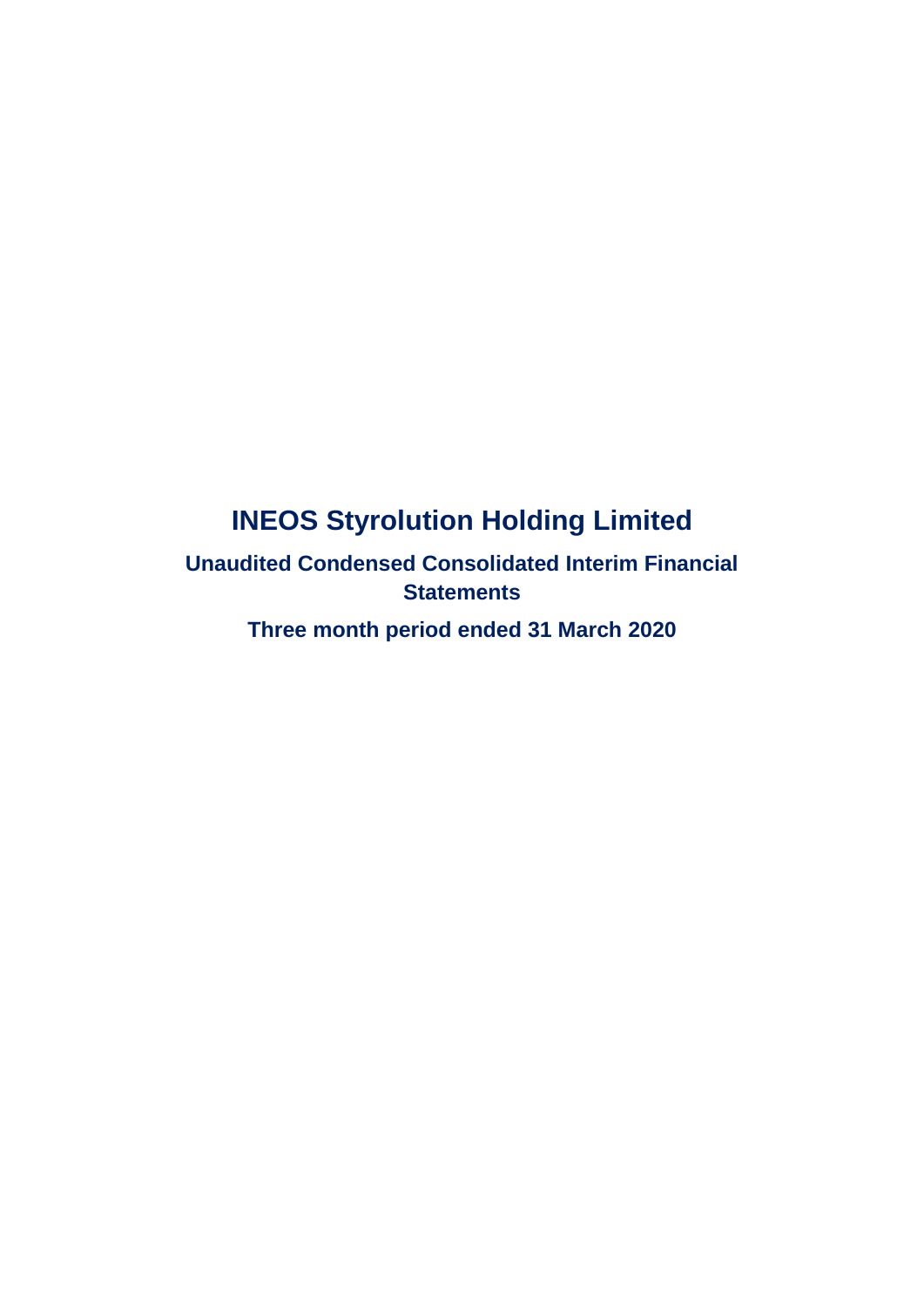# **Unaudited Condensed Consolidated Statement of Income for the three months ended 31 March 2020 and 2019**

| In millions of EUR                                                       | 1 Jan - 31<br><b>Mar 2020</b> | 1 Jan - 31<br>Mar 2019 |
|--------------------------------------------------------------------------|-------------------------------|------------------------|
| Revenue                                                                  | 1,083.9                       | 1,254.6                |
| Cost of sales                                                            | (896.1)                       | (1,008.5)              |
| Gross profit                                                             | 187.8                         | 246.1                  |
| Selling and distribution expenses<br>General and administrative expenses | (74.6)<br>(29.5)              | (74.5)<br>(28.8)       |
| Research and development expenses                                        | (3.0)                         | (2.9)                  |
| Other operating expense                                                  | (2.4)                         | (1.8)                  |
| <b>Operating profit</b>                                                  | 78.3                          | 138.1                  |
| Interest income                                                          | 1.3                           | 7.5                    |
| Interest expense                                                         | (18.6)                        | (9.7)                  |
| Exchange movements                                                       | (3.2)                         | 6.3                    |
| Net finance (costs) / income                                             | (20.5)                        | 4.1                    |
|                                                                          |                               |                        |
| Income before income tax                                                 | 57.8                          | 142.2                  |
| Income tax expense                                                       | (18.8)                        | (22.1)                 |
| <b>Net income</b>                                                        | 39.0                          | 120.1                  |
|                                                                          |                               |                        |
| Attributable to:                                                         |                               |                        |
| Non-controlling interests                                                | (0.1)                         | (0.4)                  |
| Owners of the company                                                    | 39.1                          | 120.5                  |

The notes on pages 6 to 11 are an integral part of these unaudited condensed consolidated interim financial statements.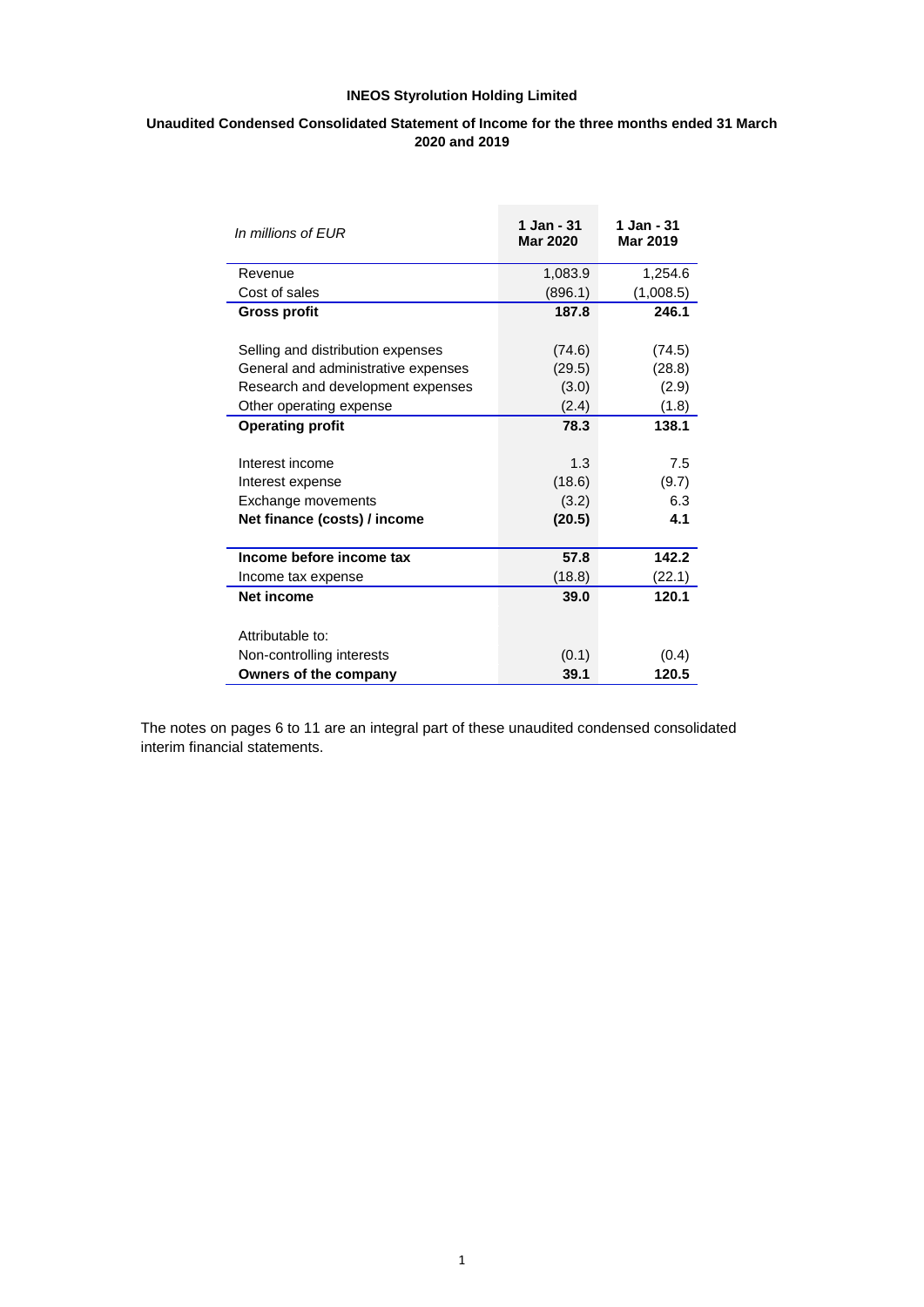# **Unaudited Condensed Consolidated Statement of Comprehensive Income for the three months ended 31 March 2020 and 2019**

| In millions of EUR                                                          | 1 Jan - 31<br><b>Mar 2020</b> | 1 Jan - 31<br><b>Mar 2019</b> |
|-----------------------------------------------------------------------------|-------------------------------|-------------------------------|
| <b>Net income</b>                                                           | 39.0                          | 120.1                         |
| Other comprehensive income / (loss):                                        |                               |                               |
| Items that will not be reclassified to profit<br>and loss:                  |                               |                               |
| Remeasurement of post-employment benefit<br>obligations                     | 10.1                          | (4.6)                         |
| Deferred taxes on remeasurements of post-<br>employment benefit obligations | (3.2)                         | 1.4                           |
| Items that might subsequently be<br>reclassified to profit and loss:        |                               |                               |
| Exchange differences on translation of<br>foreign operations                | (6.1)                         | 23.9                          |
| Other comprehensive income,<br>net of tax                                   | 0.8                           | 20.7                          |
| Total comprehensive income                                                  | 39.8                          | 140.8                         |
| Attributable to:                                                            |                               |                               |
| Non-controlling interests                                                   | (0.7)                         | 0.2                           |
| Owners of the company                                                       | 40.5                          | 140.6                         |

The notes on pages 6 to 11 are an integral part of these unaudited condensed consolidated interim financial statements.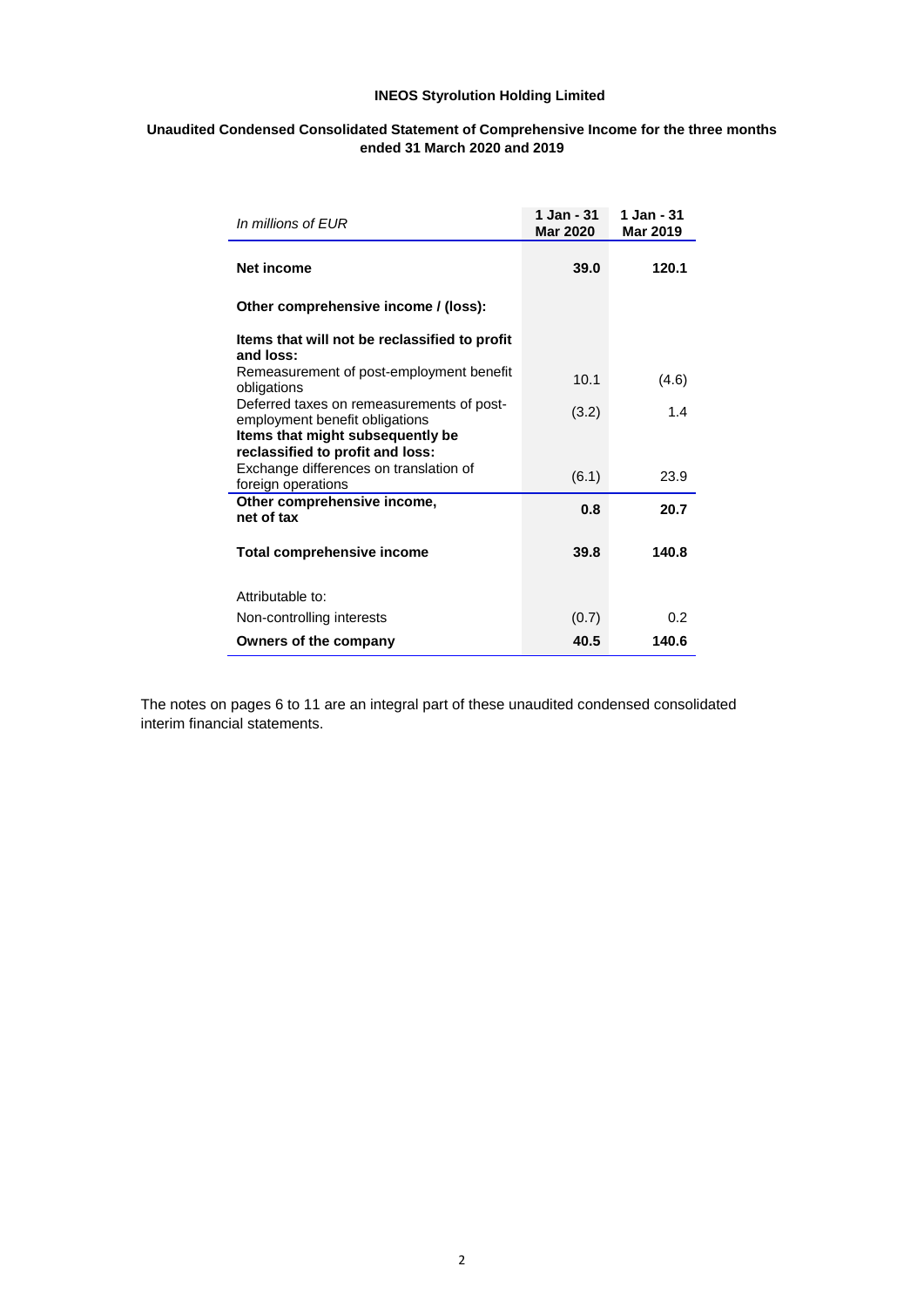# **Unaudited Condensed Consolidated Statement of Financial Position**

| In millions of EUR                                     | 31 March<br>2020 | 31 December<br>2019 |
|--------------------------------------------------------|------------------|---------------------|
| <b>Assets</b>                                          |                  |                     |
| Property, plant and equipment                          | 1,311.2          | 1,282.1             |
| Intangible assets and goodwill                         | 1,354.0          | 1,372.8             |
| Deferred tax assets                                    | 46.5             | 47.1                |
| Other receivables and miscellaneous non-current assets | 4.0              | 4.3                 |
| <b>Non-current assets</b>                              | 2,715.7          | 2,706.3             |
| Inventories                                            | 472.7            | 487.5               |
| Trade receivables                                      | 503.8            | 465.2               |
| Income tax receivables                                 | 26.1             | 14.1                |
| Other receivables and miscellaneous current assets     | 72.5             | 64.9                |
| Cash and cash equivalents                              | 312.3            | 289.7               |
| <b>Current assets</b>                                  | 1,387.4          | 1,321.4             |
| <b>Total assets</b>                                    | 4,103.1          | 4,027.7             |
| <b>Equity</b>                                          |                  |                     |
| Share capital                                          | 0.3              | 0.3                 |
| Share premium                                          | 2,389.7          | 2,389.7             |
| Merger reserve                                         | (1,281.2)        | (1,281.2)           |
| Other reserves                                         | 97.0             | 95.6                |
| Retained earnings                                      | 453.7            | 769.3               |
| Equity attributable to owners of the company           | 1,659.5          | 1,973.7             |
| Non-controlling interest                               | 15.4             | 16.1                |
| <b>Total equity</b>                                    | 1,674.9          | 1,989.8             |
| <b>Liabilities</b>                                     |                  |                     |
| <b>Financial indebtedness</b>                          | 1,347.5          | 925.6               |
| Employee benefits obligations                          | 64.0             | 74.1                |
| Deferred tax liabilities                               | 304.3            | 308.5               |
| Other liabilities and other long term provisions       | 39.7             | 41.3                |
| <b>Non-current liabilities</b>                         | 1,755.5          | 1,349.5             |
| Trade payables                                         | 419.0            | 433.9               |
| Financial indebtedness                                 | 30.8             | 35.6                |
| <b>Current tax liabilities</b>                         | 54.4             | 44.6                |
| Other liabilities and short term provisions            | 168.5            | 174.3               |
| <b>Current liabilities</b>                             | 672.7            | 688.4               |
| <b>Total liabilities</b>                               | 2,428.2          | 2,037.9             |
| <b>Total equity and liabilities</b>                    | 4,103.1          | 4,027.7             |

The notes on pages 6 to 11 are an integral part of these unaudited condensed consolidated interim financial statements.

These unaudited condensed consolidated interim financial statements were authorised for issue by the Managing Directors on 29 April 2020.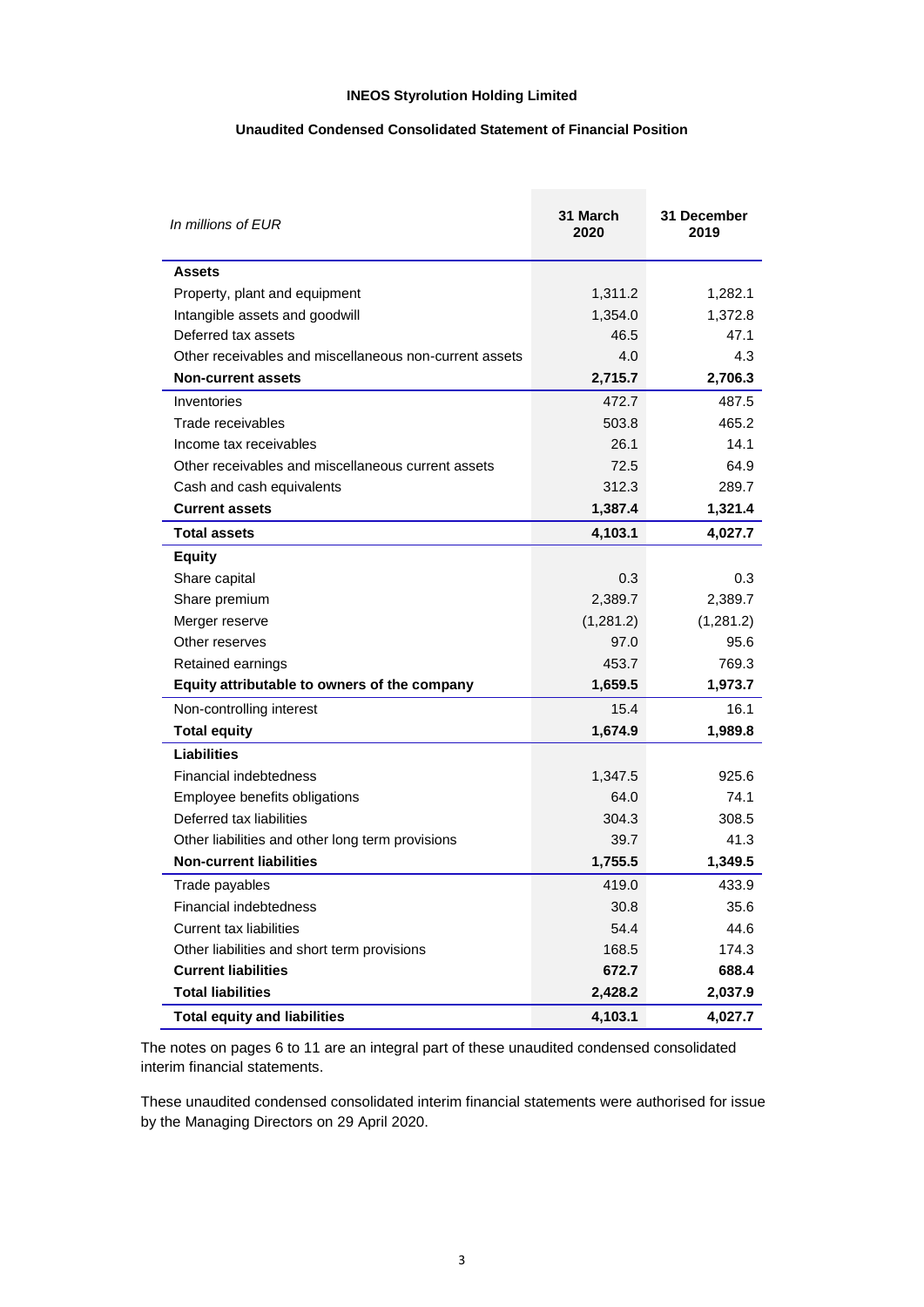# **Unaudited Condensed Consolidated Statement of Changes in Equity**

|                                                                           |                          |                         |                          | <b>Other reserves</b>     |                                                           |                             |                                                                 |                                 |                               |
|---------------------------------------------------------------------------|--------------------------|-------------------------|--------------------------|---------------------------|-----------------------------------------------------------|-----------------------------|-----------------------------------------------------------------|---------------------------------|-------------------------------|
| In millions of EUR                                                        | <b>Share</b><br>capital  | <b>Share</b><br>premium | Merger<br>reserve        | <b>Pension</b><br>reserve | <b>Cumulative</b><br>translation<br>adjustment<br>reserve | <b>Retained</b><br>earnings | <b>Equity</b><br>attributable<br>to owners<br>of the<br>company | Non-<br>controlling<br>interest | <b>Total</b><br><b>Equity</b> |
| 1 January 2019                                                            | 0.3                      | 2,389.7                 | (1, 281.2)               | (1.3)                     | 89.7                                                      | 1,027.1                     | 2,224.3                                                         | 17.5                            | 2,241.8                       |
| Net income                                                                |                          |                         |                          |                           |                                                           | 120.5                       | 120.5                                                           | (0.4)                           | 120.1                         |
| Other comprehensive income / (loss)                                       | $\overline{\phantom{a}}$ |                         | $\overline{\phantom{a}}$ | (3.2)                     | 23.3                                                      |                             | 20.1                                                            | 0.6                             | 20.7                          |
| Total comprehensive income for the year                                   |                          |                         |                          | (3.2)                     | 23.3                                                      | 120.5                       | 140.6                                                           | 0.2                             | 140.8                         |
| Transactions with owners in their capacity as owners:<br><b>Dividends</b> |                          |                         |                          | $\overline{\phantom{a}}$  |                                                           |                             |                                                                 | $\overline{\phantom{a}}$        |                               |
| 31 March 2019                                                             | 0.3                      | 2,389.7                 | (1, 281.2)               | (4.5)                     | 113.0                                                     | 1,147.6                     | 2,364.9                                                         | 17.7                            | 2,382.6                       |
|                                                                           |                          |                         |                          |                           |                                                           |                             |                                                                 |                                 |                               |
| 1 January 2020                                                            | 0.3                      | 2,389.7                 | (1, 281.2)               | (11.3)                    | 106.9                                                     | 769.3                       | 1,973.7                                                         | 16.1                            | 1,989.8                       |
| Net income                                                                |                          |                         |                          |                           |                                                           | 39.1                        | 39.1                                                            | (0.1)                           | 39.0                          |
| Other comprehensive income / (loss)                                       |                          |                         |                          | 6.9                       | (5.5)                                                     |                             | 1.4                                                             | (0.6)                           | 0.8                           |
| Total comprehensive income for the year                                   | $\blacksquare$           | ۰.                      | $\blacksquare$           | 6.9                       | (5.5)                                                     | 39.1                        | 40.5                                                            | (0.7)                           | 39.8                          |
| Transactions with owners in their capacity as owners:<br><b>Dividends</b> |                          |                         |                          | $\blacksquare$            | $\overline{\phantom{a}}$                                  | (354.7)                     | (354.7)                                                         | $\overline{\phantom{a}}$        | (354.7)                       |
| 31 March 2020                                                             | 0.3                      | 2,389.7                 | (1, 281.2)               | (4.4)                     | 101.4                                                     | 453.7                       | 1,659.5                                                         | 15.4                            | 1,674.9                       |

The notes on pages 6 to 11 are an integral part of these unaudited condensed consolidated interim financial statements.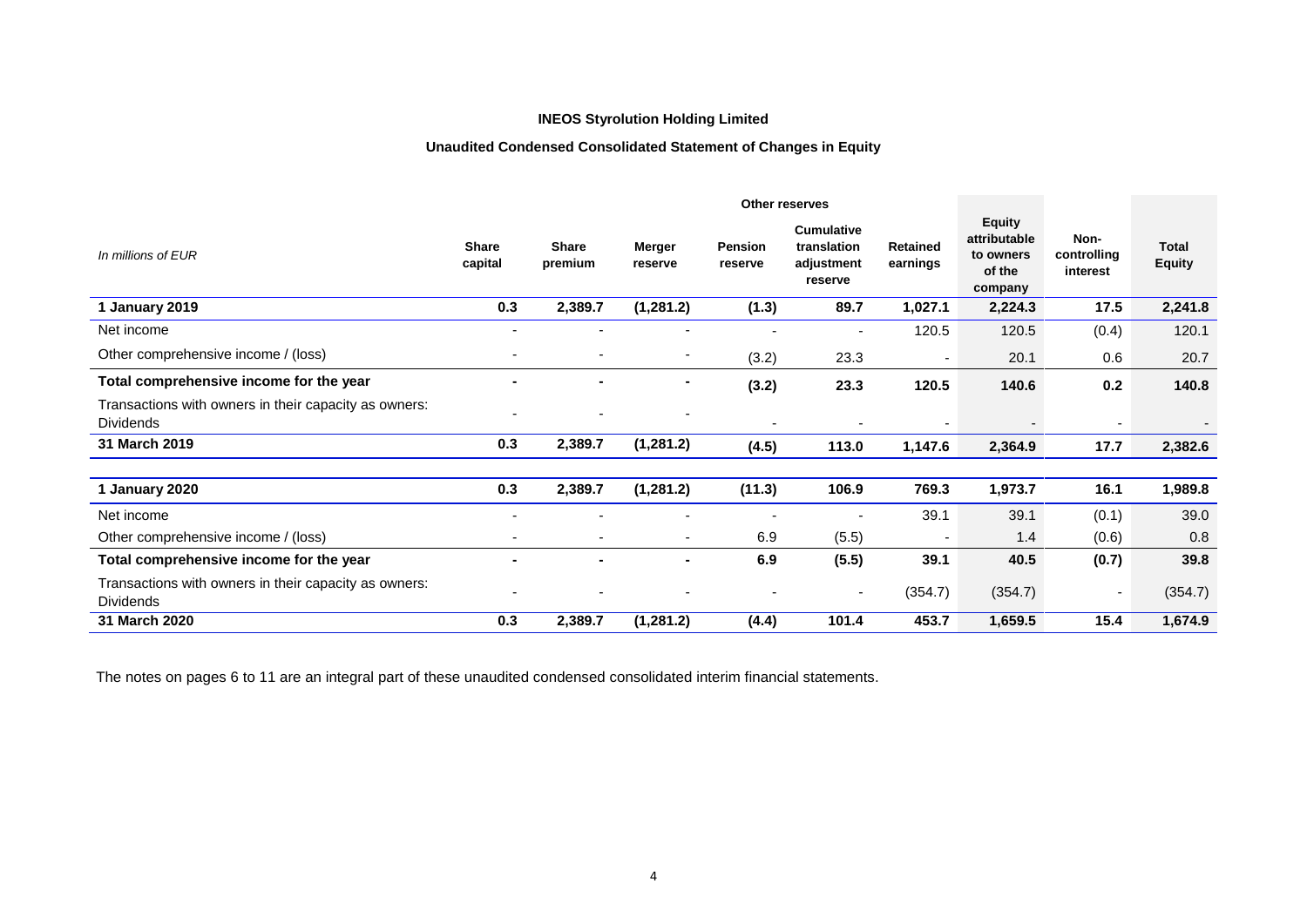| In millions of EUR                                           | 1 January -   | 1 January -   |
|--------------------------------------------------------------|---------------|---------------|
|                                                              | 31 March 2020 | 31 March 2019 |
| Cash flows from operating activities                         |               |               |
| Net income attributable to the owners of the company         | 39.1          | 120.5         |
| <b>Adjustments for:</b>                                      |               |               |
| Depreciation and impairment of property, plant and equipment | 44.2          | 40.6          |
| Amortisation and impairment of intangible assets             | 15.6          | 19.0          |
| Net finance (income)/costs                                   | 20.5          | (4.1)         |
| Loss from sale of property, plant and equipment              |               | 0.3           |
| Income tax expense                                           | 18.8          | 22.1          |
| Non-controlling interest                                     | (0.1)         | (0.4)         |
| Increase in trade and other receivables                      | (49.9)        | (44.1)        |
| Decrease in inventories                                      | 12.2          | 57.4          |
| Decrease in trade and other payables                         | (34.7)        | (25.3)        |
| Increase/(decrease) in provisions and employee benefits      | 0.6           | (0.2)         |
| Tax paid                                                     | (29.5)        | (7.5)         |
| Net cash flows generated from operating activities           | 36.8          | 178.3         |
| Cash flows from investing activities                         |               |               |
| Proceeds from sale of long-term assets                       | 0.1           | 0.1           |
| Interest and other finance income received                   | 0.8           | 1.5           |
| Loans provided to related parties                            |               | (456.8)       |
| Business acquisition, net of cash acquired                   |               | (134.2)       |
| Acquisition of intangible assets                             |               |               |
| Acquisition of property, plant and equipment                 | (61.9)        | (35.2)        |
| Net cash flows used in investing activities                  | (61.0)        | (624.6)       |
| Cash flows from financing activities                         |               |               |
| Proceeds from external borrowings                            | 619.8         | 200.0         |
| Repayment of external borrowings                             | (195.2)       | (32.8)        |
| Interest paid                                                | (7.4)         | (8.3)         |
| Debt issue costs                                             | (7.1)         |               |
| Capital element of lease payments                            | (5.7)         | (5.4)         |
| Dividends paid attributable to the owners of the company     | (354.7)       |               |
| Net cash flows generated in financing activities             | 49.7          | 153.5         |
| Net increase / (decrease) in cash and cash equivalents       | 25.5          | (292.8)       |
| Cash and cash equivalents at 1 January                       | 289.7         | 567.1         |
| Effect of exchange rate fluctuations on cash held            | (2.9)         | 2.5           |
| Cash and cash equivalents at 31 March                        | 312.3         | 276.8         |

# **Unaudited Condensed Consolidated Statement of Cash Flows**

The notes on pages 6 to 11 are an integral part of these unaudited condensed consolidated interim financial statements.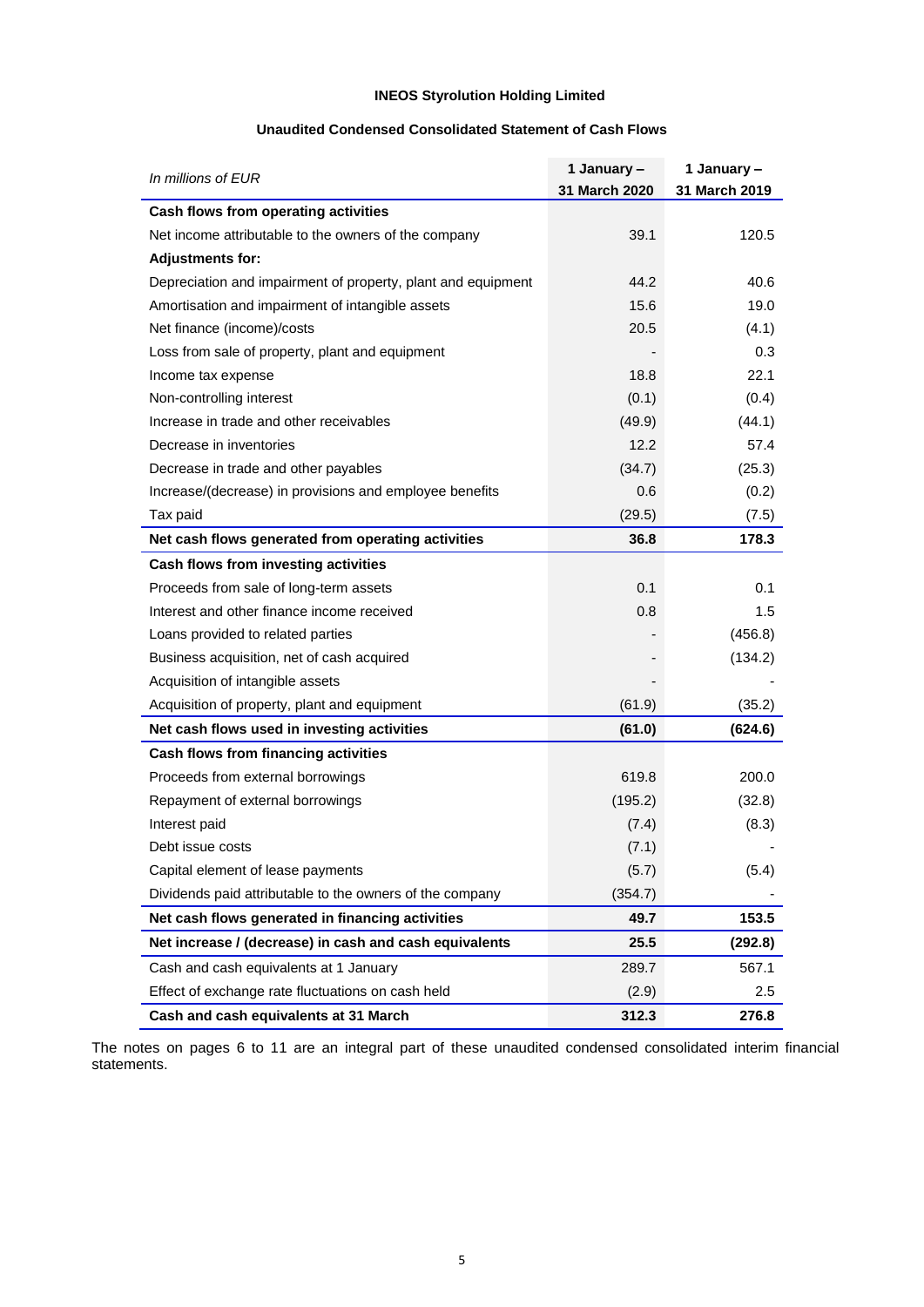**Notes**

## **1. Reporting entity**

INEOS Styrolution Holding Limited ('the Company') is a private company, limited by shares, incorporated, registered and domiciled in England and Wales, the United Kingdom and has its registered office at Chapel Lane, Lyndhurst, Hampshire, SO43 7FG. The Company was incorporated on 18 December 2015 as a subsidiary of INEOS Industries Holding Limited.

#### **2. Basis for preparation**

## **(a) Statement of compliance**

These unaudited condensed consolidated Interim Financial Statements of INEOS Styrolution Holding Limited for the period ended 31 March 2020 (herein referred to as 'Interim Financial Statements') have been prepared on a going concern basis and in accordance with IAS 34 Interim Financial Reporting. They do not provide all of the information and disclosures included in complete consolidated Financial Statements and are therefore to be read in conjunction with the consolidated Financial Statements as of and for the period ending 31 December 2019. The same accounting policies, methods of computation and presentation have been followed in the preparation as were applied in the most recent annual financial statement.

## **(b) Basis of measurement**

The basis of measurement for the Interim Financial Statements is generally the historical cost basis except for those financial instruments categories measured at fair value.

## **(c) Functional and presentation currency**

These Interim Financial Statements are presented in EUR. The functional currency of the Company and its subsidiaries is determined in line with IAS 21. All financial information presented in EUR has been rounded to the nearest tenth of a million, except when otherwise indicated.

#### **(d) Use of estimates and judgments**

The preparation of the Interim Financial Statements in conformity with IFRS requires management to make judgments, estimates and assumptions that affect the application of accounting policies and the reported amounts of assets, liabilities, income and expenses. Actual results may differ from these estimates. Estimates and underlying assumptions are reviewed on an ongoing basis. Revisions to accounting estimates are recognised in the period in which the estimates are revised and in any future periods affected.

## **(e) Segment information**

Segment results that are reported to the CEO include items directly attributable to a segment as well as those that can be allocated on a basis considered reasonable. Unallocated items comprise mainly assets that are used across segments (primarily the Company's headquarters), head office expenses and tax assets and liabilities. The Company has defined the following operating segments:

- Polymers EMEA
- Polymers Americas
- Polymers Asia
- Styrene Monomer

Detailed information by segment for the three months ended 31 March 2020 is presented in the following tables. Inter-segment sales of the Styrene Monomer business contain internal cross-segment consumption of styrene monomer within the Company.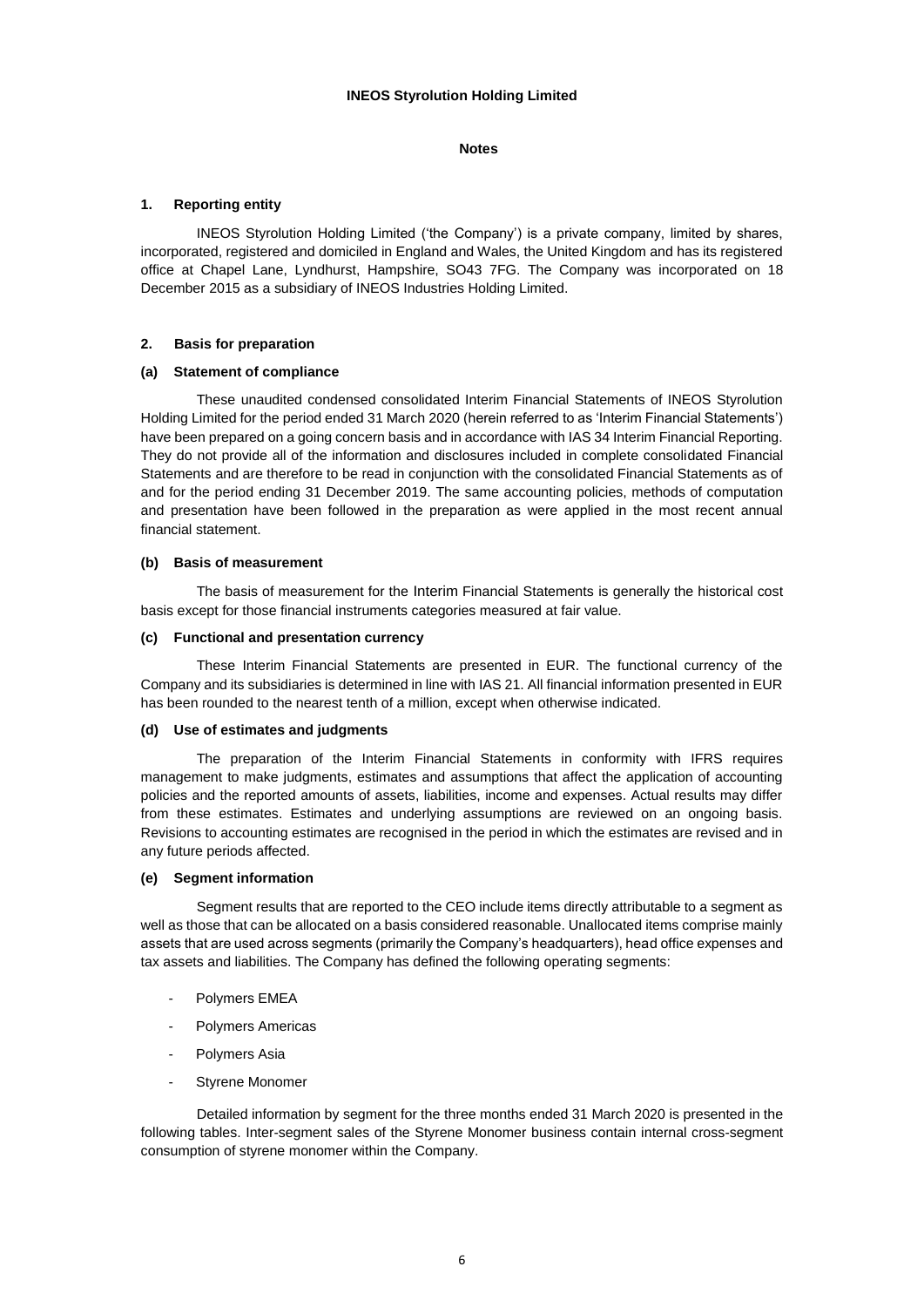| In millions of EUR            |                           | <b>External sales</b>       |                             | Inter-segment sales       |                             | <b>EBITDA</b> before<br>Special Items* |
|-------------------------------|---------------------------|-----------------------------|-----------------------------|---------------------------|-----------------------------|----------------------------------------|
|                               | 1 Jan –<br>31 Mar<br>2020 | 1 Jan $-$<br>31 Mar<br>2019 | 1 Jan $-$<br>31 Mar<br>2020 | 1 Jan –<br>31 Mar<br>2019 | 1 Jan $-$<br>31 Mar<br>2020 | 1 Jan $-$<br>31 Mar<br>2019            |
| Polymers EMEA                 | 368.2                     | 424.3                       | 29.7                        | 22.5                      | 47.0                        | 53.9                                   |
| Polymers Americas             | 276.6                     | 285.8                       | 9.3                         | 10.4                      | 38.3                        | 50.7                                   |
| Polymers Asia                 | 301.7                     | 333.7                       | 10.6                        | 14.5                      | 30.4                        | 27.6                                   |
| <b>Styrene Monomer</b>        | 137.4                     | 210.8                       | 465.6                       | 455.4                     | 22.4                        | 65.8                                   |
| Corporate and<br>eliminations | -                         | $\overline{\phantom{a}}$    | (515.2)                     | (502.8)                   |                             |                                        |
| Total                         | 1,083.9                   | 1,254.6                     | 0.0                         | 0.0                       | 138.1                       | 198.0                                  |

Reconciliation of EBITDA before special items\* to income before income tax:

| In millions of FUR                      | 1 Jan $-31$<br><b>Mar 2020</b> | 1 Jan – 31<br>Mar 2019 |
|-----------------------------------------|--------------------------------|------------------------|
| EBITDA before special items*            | 138.1                          | 198.0                  |
| Special items (exceptional expenses)    |                                |                        |
| Depreciation and amortisation           | (59.8)                         | (59.6)                 |
| (Loss) on sale of tangible fixed assets |                                | (0.3)                  |
| <b>Operating profit</b>                 | 78.3                           | 138.1                  |
| Net finance (costs)/income              | (20.5)                         | 4.1                    |
| Income before income tax                | 57.8                           | 142.2                  |

\* EBITDA represents income from operations before interest, taxation, depreciation of property, plant and equipment and amortisation of intangible assets. Although EBITDA before special items should not be considered substitute measures for profit and net cash flow from operating activities, we believe that they provide useful information regarding our ability to meet future debt service requirements. EBITDA before special items may not be comparable to similarly titled measures used by other companies. Special items refer to certain costs and benefits outside the usual course of business, which are expected to be non-recurring.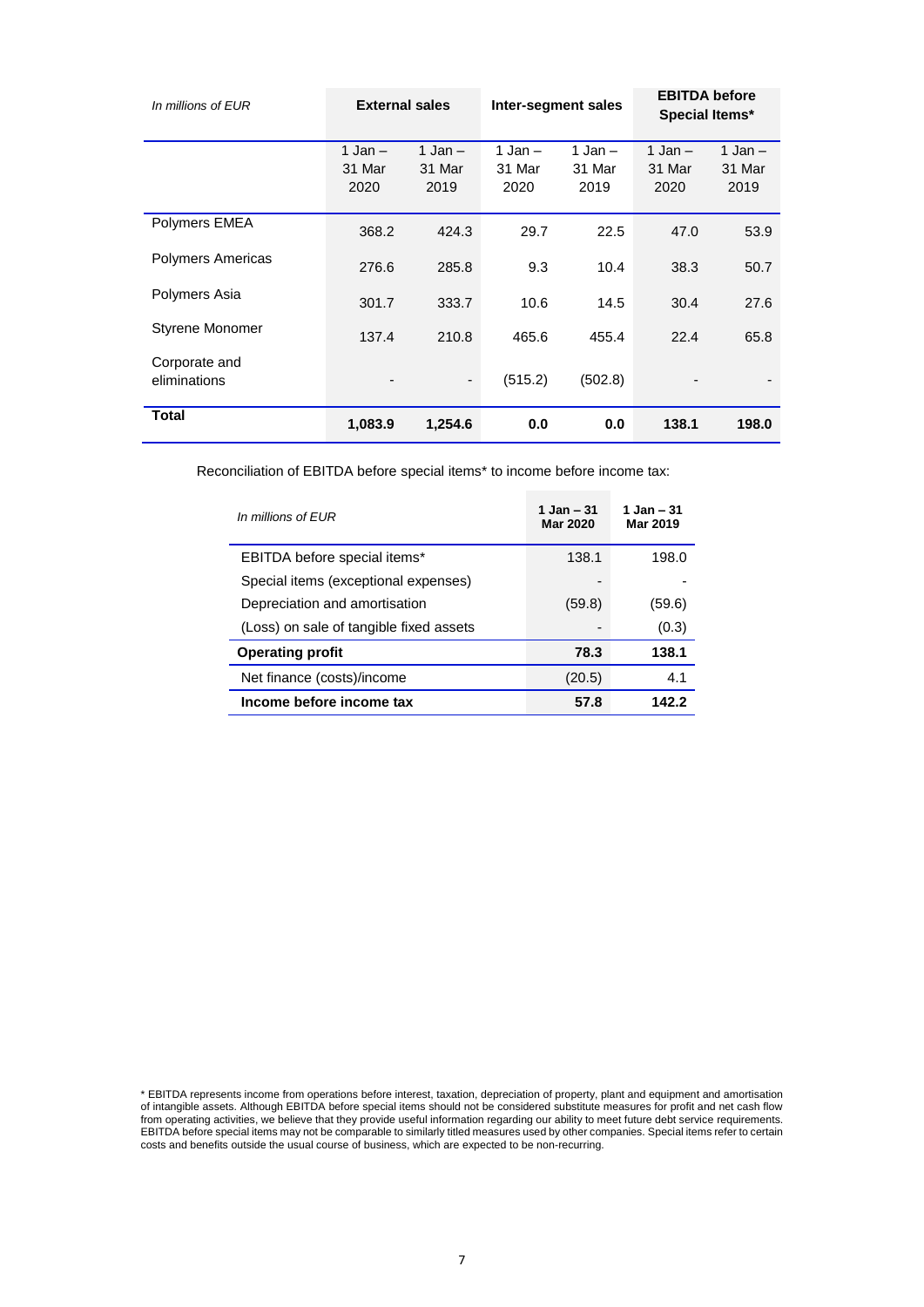#### **3. Revenue**

The development of the product groups on a global level for the three months period ended 31 March 2020 and 2019 was as follows:

| In millions of EUR  | 1 Jan - 31<br><b>Mar 2020</b> | 1 Jan - 31<br><b>Mar 2019</b> |
|---------------------|-------------------------------|-------------------------------|
| Polystyrene         | 447.8                         | 500.5                         |
| <b>ABS Standard</b> | 183.4                         | 201.4                         |
| <b>Specialties</b>  | 315.3                         | 341.9                         |
| Styrene Monomer     | 137.4                         | 210.8                         |
| Total               | 1,083.9                       | 1.254.6                       |

The development of the revenue by region for the three months period ended 31 March 2020 and 2019 was as follows:

| In millions of FUR | 1 Jan - 31<br><b>Mar 2020</b> | 1 Jan - 31<br><b>Mar 2019</b> |
|--------------------|-------------------------------|-------------------------------|
| <b>FMFA</b>        | 379.4                         | 430.8                         |
| Americas           | 394.2                         | 476.5                         |
| Asia               | 310.3                         | 347.3                         |
| Total              | 1.083.9                       | 1.254.6                       |

The second and third quarter sales tend to be the highest of the calendar year, but that seasonal effect can be impacted by turnaround activities and anticipated feedstock price movements.

INEOS Styrolution is a chemical company producing and selling chemical products. The timing of revenue recognition for the vast majority of the Group's sale transactions is at a point in time.

## **4. Property, plant and equipment**

In the three month period ended 31 March 2020, the Company acquired EUR 61.9 million (YTD 31 March 2019: EUR 35.2 million) of property, plant and equipment. Investments in property, plant and equipment in 2020 mainly include the new ASA Specialties plant in Houston, the new ABS plant in Ningbo, China, and the conversion of a Polystyrene line to a mass ABS line in France.

## **5. Financial Indebtedness**

| In millions of EUR                             | 31 March<br>2020 | 31 December<br>2019 |
|------------------------------------------------|------------------|---------------------|
| Institutional term loans*                      | 1.4              | 7.3                 |
| Lease liability                                | 20.6             | 21.1                |
| Short term borrowings other                    | 9.8              | 7.5                 |
| <b>Current financial indebtedness</b>          | 31.8             | 35.9                |
| Senior secured note                            | 600.0            |                     |
| Institutional term loans*                      | 632.0            | 611.4               |
| Lease liability                                | 121.3            | 125.1               |
| Borrowings from asset securitisation programme |                  | 190.0               |
| Non-current financial indebtedness             | 1,353.3          | 926.5               |
| Total gross debt                               | 1,385.1          | 962.4               |
| Discount and capitalised financing costs       | (6.8)            | (1.2)               |
| <b>Financial indebtedness</b>                  | 1,378.3          | 961.2               |

\* Term Loans are denominated in EUR and USD.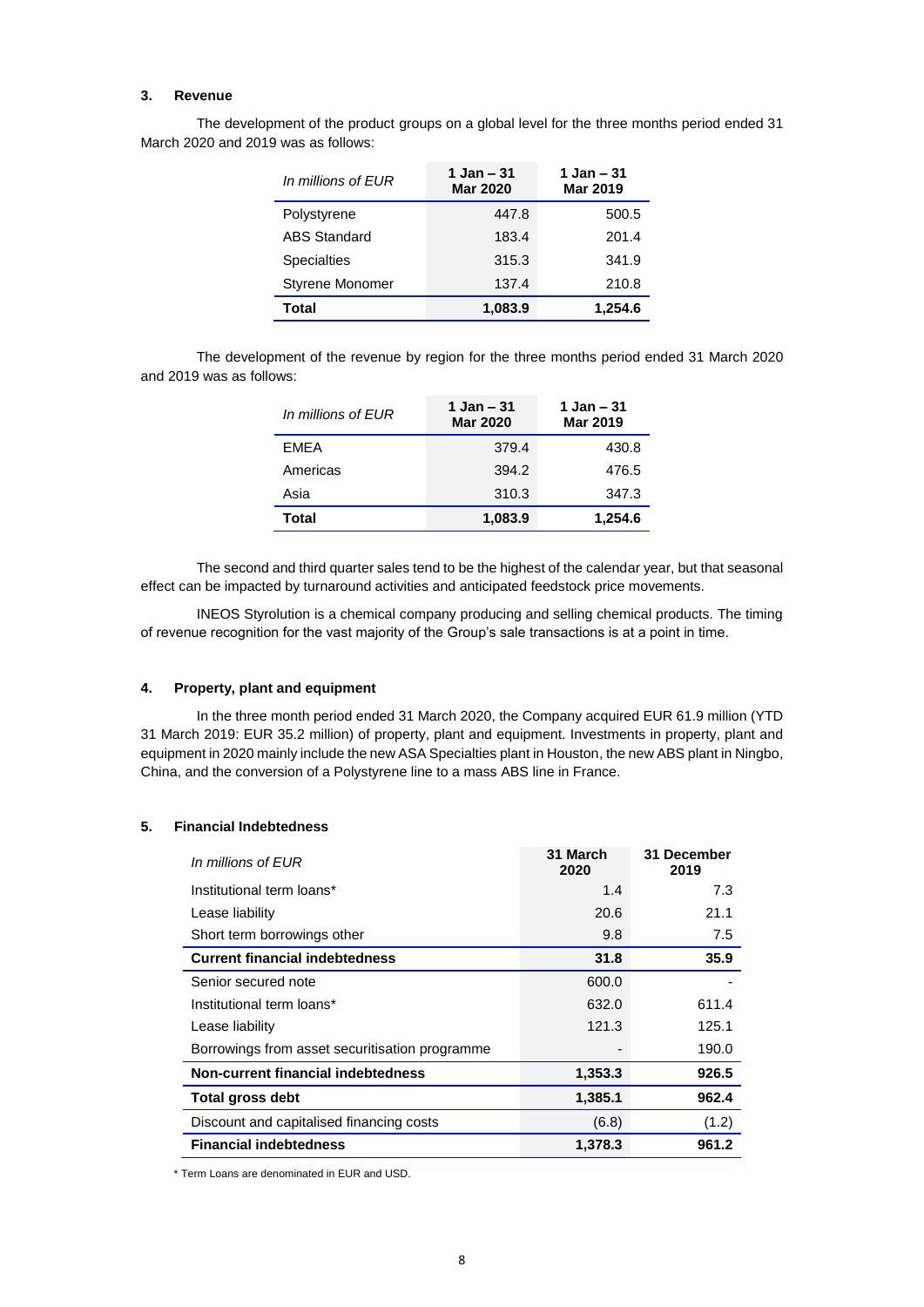## **Net finance costs / income**

| In millions of FUR                             | 1 Jan - 31<br><b>Mar 2020</b> | 1 Jan - 31<br>Mar 2019 |
|------------------------------------------------|-------------------------------|------------------------|
| Interest payable and other finance charges     | (7.9)                         | (7.0)                  |
| Interest payable on lease liabilities          | (1.8)                         | (2.0)                  |
| Amortisation of issue costs                    | (1.5)                         | (0.1)                  |
| Interest on employee benefit liabilities       | (0.4)                         | (0.5)                  |
| Net fair value (loss) / gain on derivatives    | (7.0)                         | 4.8                    |
| Other interest receivables                     | 1.3                           | 2.6                    |
| Net finance costs before exchange<br>movements | (17.3)                        | (2.2)                  |
| Exchange movements                             | (3.2)                         | 6.3                    |
| Total net finance (costs) / income             | (20.5)                        | 4.1                    |

The distribution of the main interest income and expenses is as follows:

The net finance costs before exchange movements increased in the first quarter of 2020 to EUR (17.3) million compared to EUR (2.2) million in the first quarter of 2019. The main reason for this increase was a negative result in the derivative valuation and the amortisation of debt issue costs.

In the first quarter of 2020, the Company recorded net losses from foreign exchange valuation of mainly translation effects from intercompany loans, including financing between consolidated subsidiaries, of EUR (3.2) million (Q1 2019: EUR 6.3 million gain).

## **6. Related parties**

Related parties comprise:

- Parent entities and their subsidiaries not included within the INEOS Styrolution Holding Limited Group;
- Entities controlled by the shareholders of INEOS Limited ('INEOS'), the ultimate parent company of INEOS Styrolution Holding Limited; and
- Key management personnel.

| In millions of FUR          | <b>Transaction</b><br>value    | <b>Balance</b><br>outstanding | <b>Transaction</b><br>value | <b>Balance</b><br>outstanding |
|-----------------------------|--------------------------------|-------------------------------|-----------------------------|-------------------------------|
|                             | 1 Jan $-31$<br><b>Mar 2020</b> | 31 Mar<br>2020                | 1 Jan - 31<br>Mar 2019      | 31 Mar<br>2019                |
| Sale of products            |                                |                               |                             |                               |
| <b>INEOS</b> entities       | 19.3                           |                               | 21.0                        |                               |
| Purchase of raw materials   |                                |                               |                             |                               |
| <b>INEOS</b> entities       | 82.4                           |                               | 85.0                        |                               |
| Services received           |                                |                               |                             |                               |
| <b>INEOS</b> entities       | 12.1                           |                               | 10.7                        |                               |
| Trade and other receivables |                                |                               |                             |                               |
| <b>INEOS</b> entities       |                                | 13.2 <sup>2</sup>             |                             | 12.0                          |
| Shareholder                 |                                | $\overline{\phantom{0}}$      |                             | 458.1                         |
| Trade and other payables    |                                |                               |                             |                               |
| <b>INEOS</b> entities       |                                | (50.9)                        |                             | (63.0)                        |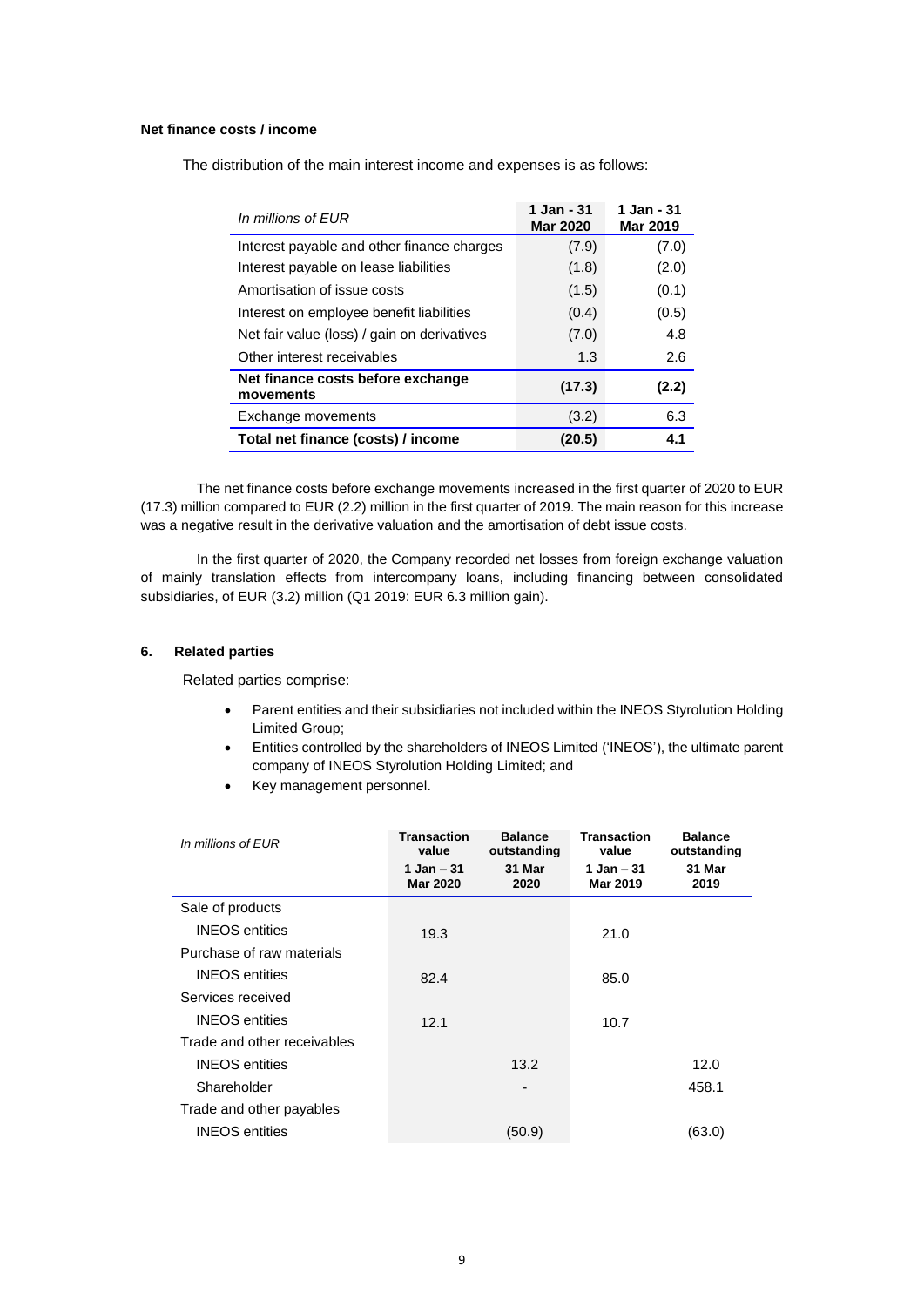#### **7. Income tax expense**

Income tax expense is recognised based on management's best estimate of the income tax rate expected for the year 2020 applied to the income before taxes of the first quarter 2020. The Group's yearto-date consolidated tax rate for 2020 is 32.5%. The effective tax rate is higher compared to the comparable low rate of 15.5% in the comparative period in 2019 due to true-ups of the previous year tax expenses and foreign exchange translation effects on taxes that are calculated in the local currency that is different from the functional currency of the entity.

#### **8. Financial Instruments**

The carrying amount of all financial instruments is a reasonable approximation of the fair value.

The financial assets/liabilities categorised as Fair Value through Profit and Loss (FVTPL) presented in Level 2 and Level 3 constitute separate classes of derivative financial instruments. Level 2 contains foreign currency derivatives and Level 3 contains commodity derivatives.

Since there are no market prices available for the derivative financial instruments in the portfolio assigned to Level 2 due to the fact that they are not listed on the market, the fair values are calculated using standard financial valuation models, based entirely on observable inputs. The fair value of derivatives is the value that INEOS Styrolution would receive or have to pay if the financial instrument were transferred at the reporting date. The carrying amount of the financial asset is zero. The carrying amount of the financial liability is zero (31 March 2020).

The financial assets/liabilities assigned to Level 3 relate to commodity swaps on styrene monomer in order to hedge fix price forward polymer sales deals. Since there are no market prices available for the derivative financial instruments in the portfolio assigned to Level 3 due to the fact that they are not listed on the market, the fair values are calculated using standard financial valuation models. The calculation is based on observable and unobservable inputs, since there are no liquid forward prices available. The substantial input parameters are the price expectations regarding future monthly contract prices on styrene monomer. The carrying amount of the financial liability is EUR 8.8 million as of 31 March 2020. If the price expectations had been 10 percent lower at the reporting date, with otherwise unchanged parameters the fair value of the financial liability would have been EUR 0.6 million higher (i.e. the Fair Market Value of the open styrene monomer derivatives would have been EUR 9.4 million). If the price expectations had been 10% higher at the reporting date, with otherwise unchanged parameters, the fair value of the financial liability would have been EUR 0.6 million lower (the fair market value of the open styrene monomer derivatives would have been EUR 8.2 million).

| 31 March 2020                |              |                | Amounts recognised in the statement of<br>financial position |                          |                                       |                                                         |
|------------------------------|--------------|----------------|--------------------------------------------------------------|--------------------------|---------------------------------------|---------------------------------------------------------|
| In millions of EUR           | Category*    | Level          | Carrying<br>amounts                                          | <b>Amortised</b><br>cost | Fair value<br>recognised<br>in equity | <b>Fair value</b><br>recognised<br>in profit or<br>loss |
| <b>Assets</b>                |              |                |                                                              |                          |                                       |                                                         |
| Trade receivables            | <b>AMC</b>   |                | 503.8                                                        | 503.8                    |                                       |                                                         |
| Cash and cash<br>equivalents | <b>AMC</b>   |                | 312.3                                                        | 312.3                    |                                       |                                                         |
| Other assets                 |              |                | 102.6                                                        | 102.6                    |                                       |                                                         |
| of which long-term           | <b>AMC</b>   |                | 4.0                                                          | 4.0                      |                                       |                                                         |
| of which short-term          | <b>AMC</b>   |                | 98.6                                                         | 98.6                     |                                       |                                                         |
| of which: Derivatives        | <b>FVTPL</b> | 2              |                                                              |                          |                                       |                                                         |
| of which: Derivatives        | <b>FVTPL</b> | 3              |                                                              |                          |                                       | (0.3)                                                   |
| <b>Liabilities</b>           |              |                |                                                              |                          |                                       |                                                         |
| Trade payables               | <b>AMC</b>   |                | 419.0                                                        | 419.0                    |                                       |                                                         |
| Financial indebtedness       | <b>AMC</b>   |                | 1,378.3                                                      | 1,378.3                  |                                       |                                                         |
| Other short-term liabilities | <b>AMC</b>   |                | 168.5                                                        | 168.5                    |                                       |                                                         |
| of which: Derivatives        | <b>FVTPI</b> | $\mathfrak{p}$ |                                                              |                          |                                       |                                                         |
| of which: Derivatives        | <b>FVTPL</b> | 3              | 8.8                                                          |                          |                                       | (6.7)                                                   |

*\* Categories: AMC = Amortised cost, FVTPL = Fair Value Through Profit and Loss*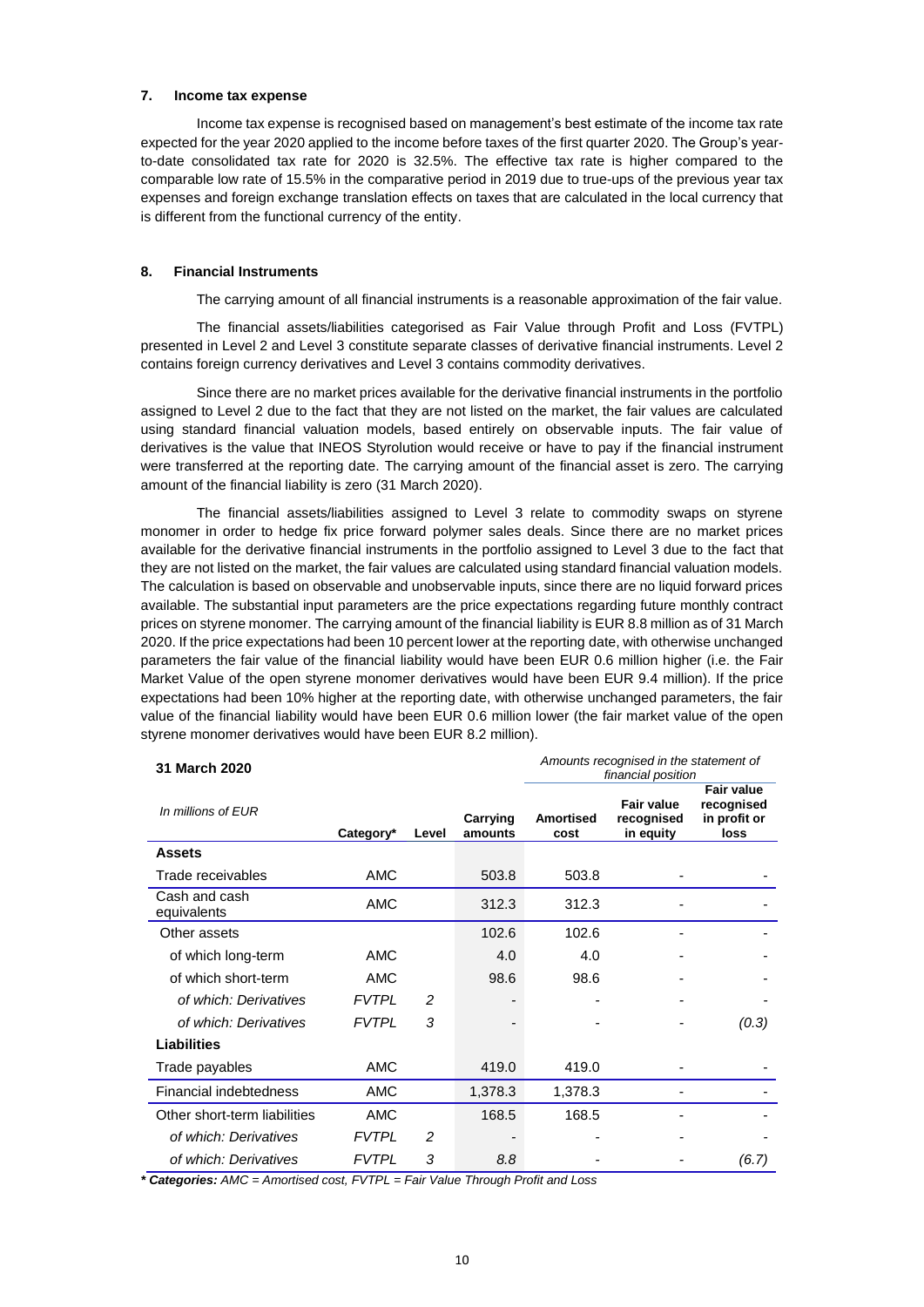#### **31 December 2019**

As of 31 December 2019, there were no financial assets or liabilities categorised as FVTPL assigned to Level 2. EUR 0.3 million financial assets and EUR 2.1 million financial liabilities were categorised as FVTPL assigned to Level 3 as of 31 December 2019.

All other financial assets and liabilities as of 31 December 2019 were stated at amortised cost.

#### **Credit risk**

Credit risk is the risk of financial loss to the Group if a customer or counterparty to a financial instrument fails to meet its contractual obligations, and arises principally from the Group's receivables from customers and INEOS, its ultimate owner, and cash and cash equivalents.

The Group has established a credit policy under which each new customer is analysed individually for creditworthiness before the Group's standard payment and delivery terms and conditions are offered. The Group's review includes external ratings, when available, and in some cases bank references. Credit limits are established for each customer, which represents the maximum open amount without requiring approval; these limits are reviewed periodically. Customers that fail to meet the Group's benchmark creditworthiness may transact with the Group only on a prepayment basis.

#### **Liquidity risk**

Liquidity risk is the risk that the Group will encounter difficulty in meeting the obligations associated with working capital requirements, capital expenditure or its financial liabilities that are settled by delivering cash or other financial assets. The Group's approach to managing liquidity is to ensure, as far as possible, that it will always have sufficient liquidity to meet its liabilities when due, under both normal and stressed conditions, without incurring unacceptable losses or risking damage to the Group's reputation.

The Group aims to maintain the level of its cash and cash equivalents and other highly marketable investments at an amount in excess of expected cash outflows on financial liabilities over the succeeding 60 days. The Group also monitors the level of expected cash inflows on trade and other receivables together with expected cash outflows on trade and other payables.

#### **Currency risk**

The Group is exposed to currency risk on sales, purchases and borrowings that are denominated in a currency other than the respective functional currencies of Group entities, primarily the EUR, but also US Dollars. The currencies in which these transactions primarily are denominated are USD, EUR, CNY, INR and KRW.

The Group has established a currency risk policy under which material currency flows are analysed and if management considers it needed the risks are mitigated. The Group looks at transactional and translation currency risks.

#### **9. Subsequent events**

INEOS Styrolution is closely monitoring the evolution of the COVID-19 pandemic and is following the World Health Organisation advices to ensure the health and safety of its employees. The effect the virus will have on the global economy and styrenics industry is difficult to assess at this point in time. INEOS Styrolution has implemented a number of measures to conserve cash during this uncertain period and has implemented policies to control all discretionary fixed costs. Management has reviewed all capital projects and taken decisions to defer or reduce discretionary expenditure where it is safe to do so. In addition, INEOS Styolution has applied for corporate tax refunds and deferrals where available.

No further significant subsequent events occurred for the period between the reporting date of these Consolidated Financial Statements and their authorisation by the Board of Directors on 29 April 2020.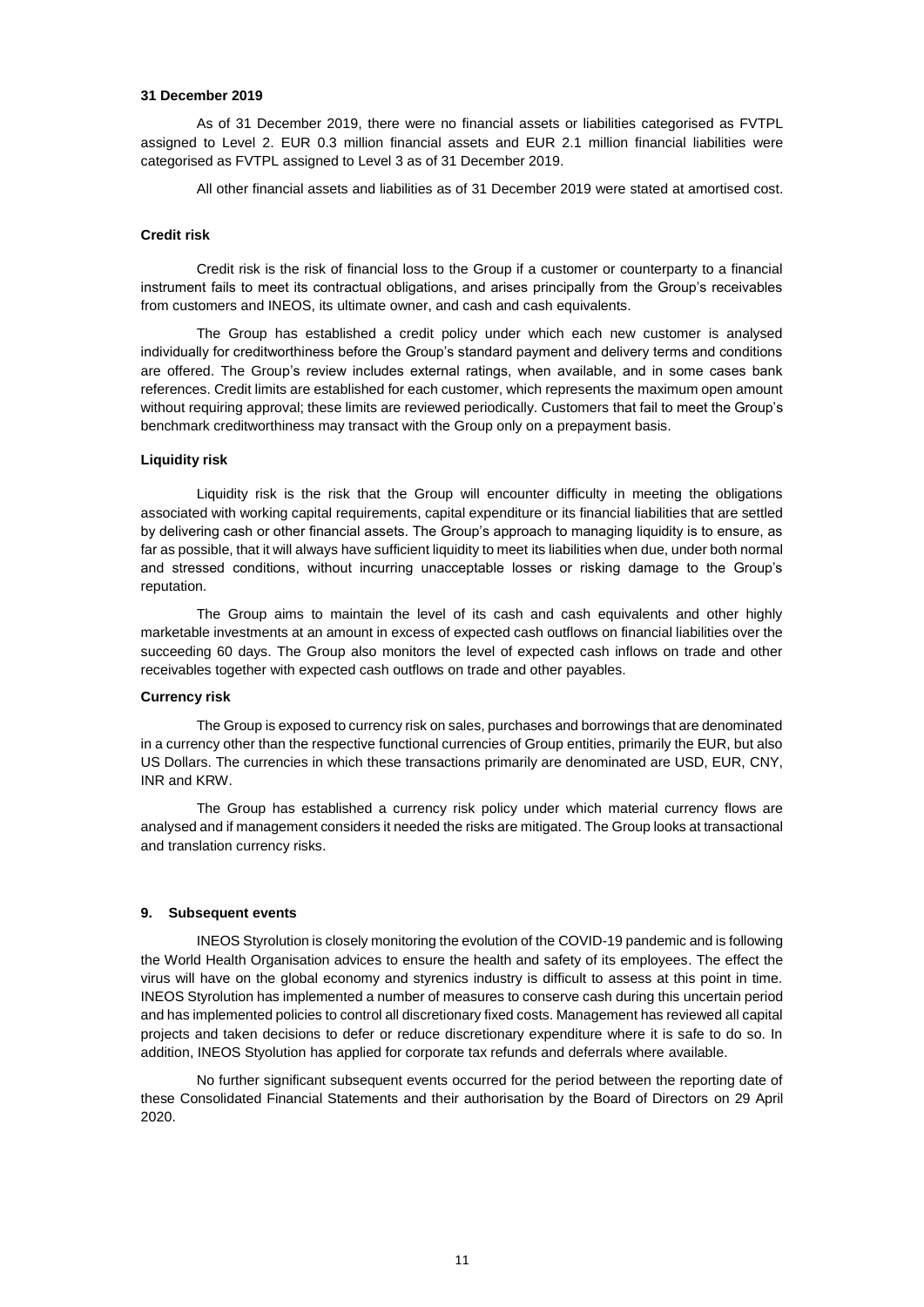#### **Forward Looking Statements**

The following report includes "forward-looking statements", based on our current expectations and projections about future events, including:

- the cyclical nature of our businesses and their sensitivity to changes in supply and demand;
- raw material availability and costs, as well as supply arrangements, including arrangements with principal feedstock suppliers;
- the highly competitive nature of our principal industries:
- current or future environmental requirements, including those related to greenhouse gas and other air emissions, and the related costs of maintaining compliance and addressing liabilities;
- currency fluctuations and economic downturns in the countries in which we operate;
- our ability to implement our business and cost reduction strategies;
- our ability to successfully integrate acquired businesses and realise anticipated synergies and cost savings; and
- our indebtedness may affect our ability to service our outstanding indebtedness, which would likely impact the way we operate our business.

All statements other than statements of historical facts included in this report, without limitation, statements regarding our future financial position, risks and uncertainties related to our Company and the notes, strategy, capital expenditures, projected costs and our plans and objectives for future operations, may be deemed to be forward-looking statements. These forward-looking statements are subject to a number of risks and uncertainties. Words such as "believe," "expect," "anticipate", "may", "intend", "will", "should", "estimate" and similar expressions or the negatives of these expressions are intended to identify forward-looking statements. In addition, from time to time we or our representatives, acting in respect of information provided by us, have made or may make forward-looking statements orally or in writing and these forward-looking statements may be included in but are not limited to press releases (including on our website), reports to our security holders and other communications. Although we believe that the expectations reflected in such forward-looking statements are reasonable, we can give no assurance that such expectations will prove to be correct. We undertake no obligation to publicly update or revise any forward-looking statements, whether as a result of new information, future events or otherwise.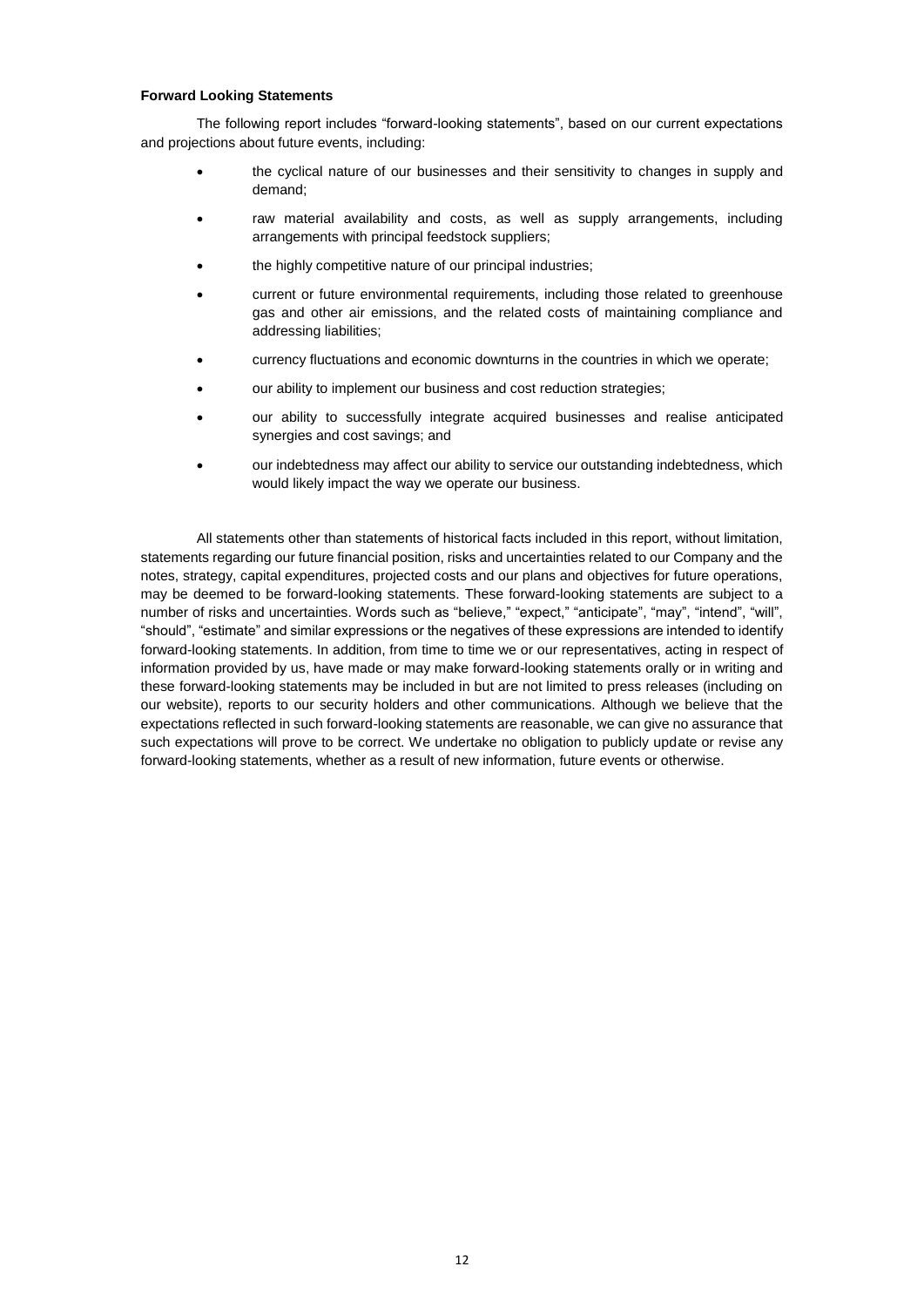## **PRESENTATION OF THE INEOS STYROLUTION FIRST QUARTER 2020 BUSINESS RESULTS OF OPERATION**

The Company prepared this discussion and analysis of its results of operations by comparing its unaudited consolidated Interim Financial Statements of income and cash flows for the first quarters of 2020 and 2019.

| In millions of EUR                  | 1 Jan -<br>31 Mar<br>2020 | 1 Jan -<br>31 Mar<br>2019 | %      |
|-------------------------------------|---------------------------|---------------------------|--------|
| Revenue                             | 1,083.9                   | 1,254.6                   | (13.6) |
| Cost of sales                       | (896.1)                   | (1,008.5)                 | (11.1) |
| <b>Gross profit</b>                 | 187.8                     | 246.1                     | (23.7) |
|                                     |                           |                           |        |
| Selling and distribution expenses   | (74.6)                    | (74.5)                    | 0.1    |
| General and administrative expenses | (29.5)                    | (28.8)                    | 2.4    |
| Research and development expenses   | (3.0)                     | (2.9)                     | 3.4    |
| Other operating income / (expense)  | (2.4)                     | (1.8)                     | 33.3   |
| <b>Operating profit</b>             | 78.3                      | 138.1                     | (43.3) |
|                                     |                           |                           |        |
| Interest income                     | 1.3                       | 7.5                       | (82.7) |
| Interest expense                    | (18.6)                    | (9.7)                     | 91.8   |
| Exchange movements                  | (3.2)                     | 6.3                       | n/a    |
| Net finance (costs) / income        | (20.5)                    | 4.1                       | n/a    |
|                                     |                           |                           |        |
| Income before income tax            | 57.8                      | 142.2                     | (59.4) |
| Income tax expense                  | (18.8)                    | (22.1)                    | (14.9) |
| <b>Net income</b>                   | 39.0                      | 120.1                     | (67.5) |
|                                     |                           |                           |        |
| Attributable to:                    |                           |                           |        |
| Non-controlling interests           | (0.1)                     | (0.4)                     | (75.0) |
| Owners of the company               | 39.1                      | 120.5                     | (67.6) |

**Revenue** in the first quarter of 2020 was EUR 1,083.9 million, which is a decrease of EUR (170.7) million or (13.6)% compared to EUR 1,254.6 million in the first quarter of 2019. Revenue declined because of lower sales volumes and lower raw material price base for our raw material inputs, mainly benzene and styrene monomer. These reductions in raw material prices were also reflected in the sales prices.

External sales volumes were 814kt, which is a decrease of 15.6% compared to 964kt in the first quarter of 2019. The decrease mainly came from lower Styrene sales due to capacity increases and a weak downstream demand. Polymer sales volumes decreased in the first quarter of 2020 compared to the same period last year because of competitive markets and COVID-19 impacts mainly in Asia. For Specialties, the geographical and focus industry spread did enable us to sustain solid sales volumes in most key markets. The ABS Standard sales improved in all regions compared to the second half of 2019 as the business rebounded from bottom-of-cycle conditions. The sales in Asia reduced mainly due to a scheduled turnaround at our Ulsan, Korea plant. Arbitrage from Asian products affected the business in both Americas and EMEA region. Polystyrene sales volumes decreased compared to last year due to a very competitive market environment in the Americas and EMEA. Customers delayed orders anticipating lower sales prices as raw material prices significantly reduced.

Revenue is not a key performance indicator in our business, while sales volumes are. In the first quarter, sales volumes tend to be seasonally better than in the fourth quarter, but weaker than in the second and third quarter. This seasonal effect can be impacted by turnaround activity and anticipated feedstock price movements.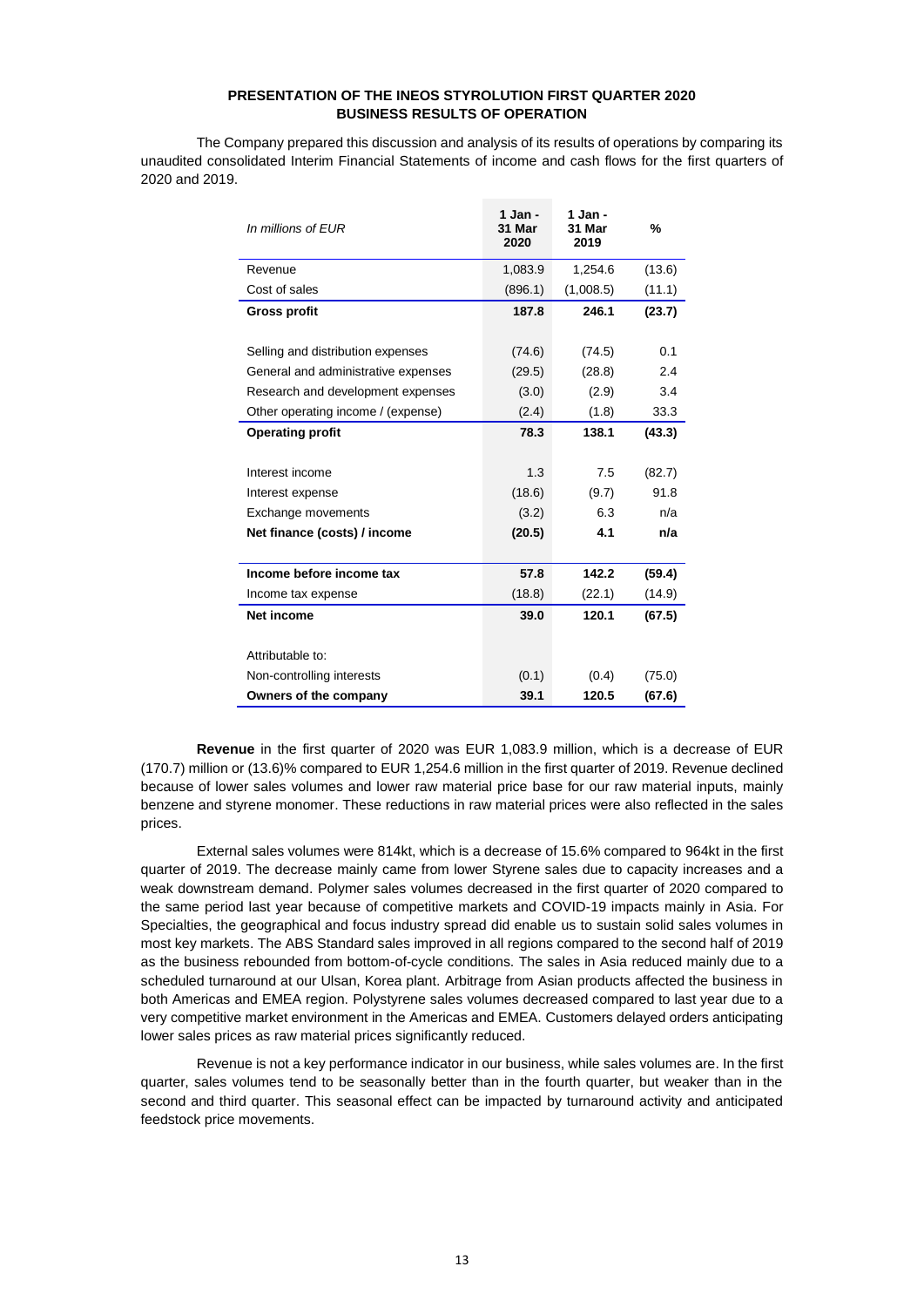**Cost of Sales:** Cost of sales decreased by EUR (112.4) million or (11.1)% to EUR (896.1) million in the first quarter 2020 compared to EUR (1,008.5) million in the previous year. The cost of sales decreased because of lower sales volumes and lower raw material prices.

**Gross profit:** Gross profit of the first quarter of 2020 decreased by EUR (58.3) million or (23.7)% to EUR 187.8 million compared to EUR 246.1 million in the same period of the previous year.

Styrene and Polymer demand reduced as markets weakened. The weaker demand put pressure on the gross margins of our commodity and standard products businesses. Our Specialties segment reported consistent gross margin results based on its diversified portfolio. Gross margins improved as feedstock prices declined and quarterly pricing was fixed.

The underlying styrene margins in the first quarter of 2020 weakened compared to the same period in 2019. Margins were at bottom-of-cycle levels in Americas and Europe as demand was low from softer downstream market. The supply-demand balance weakened as new capacity came on-stream in China in the first quarter of 2020. Our Bayport, Texas plant was in scheduled turnaround while in the first quarter of 2019 all INEOS Styrolution plants were available. Gross profit was negatively impacted by EUR 25 million non-cash COSA ('Cost Of Sales Adjustment') loss in the first quarter of 2020 compared to a COSA loss in the first quarter of 2019 of EUR 14 million. The negative COSA effect or inventory holding result, was realised because the Company sold products at lower market prices that were procured and produced at higher costs.

**Selling and distribution expenses:** Selling and distribution expenses slightly increased by EUR 0.1 million or 0.1% to EUR (74.6) million in the first quarter of 2020 compared to EUR (74.5) million in the previous year.

**General and administrative expenses:** General and administrative expenses in the first quarter of 2020 increased by EUR 0.7 million or 2.4% to EUR (29.5) million compared to EUR (28.8) million in the first quarter of 2019.

**Research and development expenses:** Research and development expenses slightly increased to EUR (3.0) million compared to EUR (2.9) million in the same period of 2019. The research and development costs are relatively stable, but can be impacted by the phasing of projects and the usage of external consultants. As integral part of the Triple Shift growth strategy the Group continuously invests in new products and product applications.

**Other operating expenses:** Other operating expense was EUR (2.4) million, compared to an other operating expense of EUR (1.8) million in the previous year.

**EBITDA before special items:** EBITDA before special items decreased by EUR (59.9) million or (30.3)% from EUR 198.0 million in the first quarter of 2019 to EUR 138.1 million in the first quarter of 2020. Our trading results in first quarter of 2020 improved versus the fourth quarter 2019. Sales volumes reduced compared to the first quarter 2019, but were in line with the sales volumes in the fourth quarter 2019. The main reasons were the COSA losses due to sharp decline in raw material prices and the negative EBITDA effects of COVID-19 particulary in our Asian business.

| In millions of EUR     | 1 Jan - 31<br><b>Mar 2020</b> | 1 Jan - 31<br>Mar 2019 | %      |
|------------------------|-------------------------------|------------------------|--------|
| Polystyrene            | 34.4                          | 54.7                   | (37.1) |
| <b>ABS Standard</b>    | 23.7                          | 27.8                   | (14.7) |
| <b>Specialties</b>     | 57.5                          | 49.8                   | 15.5   |
| <b>Styrene Monomer</b> | 22.5                          | 65.7                   | (65.8) |
| Total                  | 138.1                         | 198.0                  | (30.3) |

The EBITDA before special items development of the product groups on a global level for the three months period ended 31 March 2020 was as follows: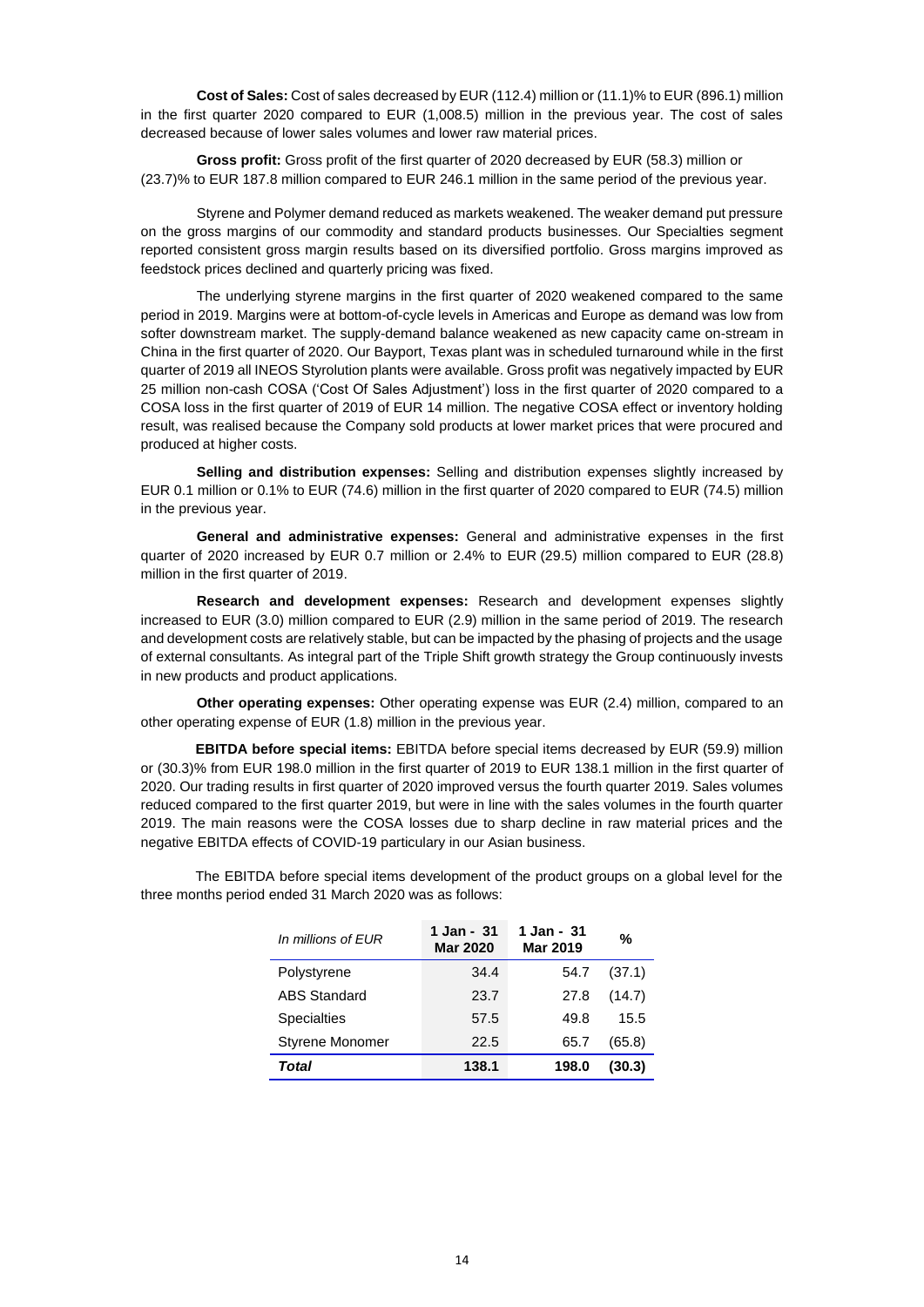## **LIQUIDITY AND CAPITAL RESOURCES**

The cash flow statement was prepared in accordance with the indirect method. Cash and cash equivalents do not include deposits and guarantees that are not immediately available. These amounts are included in other receivables.

| In millions of EUR                  | 1 Jan - 31<br><b>Mar 2020</b> | 1 Jan - 31<br><b>Mar 2019</b> |
|-------------------------------------|-------------------------------|-------------------------------|
| Cash flow from operating activities | 36.8                          | 178.3                         |
| Cash flow from investing activities | (61.0)                        | (624.6)                       |
| Cash flow from financing activities | 49.7                          | 153.5                         |

#### **Cash provided from operating activities**

Cash provided from operating activities by INEOS Styrolution in the first three months of 2020 was EUR 36.8 million. Positive cash flow was generated because of the solid business performance. Working capital requirements increased in the first three months of 2020 compared to year-end 2019 coming out of seasonally weak fourth quarter trading conditions.

#### **Cash used in investing activities**

The total cash outflow for investing activities in the first three months of 2020 was EUR 61.0 million compared to EUR 624.6 million in the same period in 2019. Thereof, cash used for investments in property, plant and equipment as well as intangible assets was EUR 61.9 million. That is 75.9% higher than the amount spent in the same period of prior year (EUR 35.2 million). Investments in property, plant and equipment in 2020 mainly include the new ASA Specialties plant in Houston, the new ABS plant in Ningbo, China, and the conversion of a Polystyrene line to a mass ABS line in France.

The cash used in investing activities was invested in the following areas:

| In millions of EUR                                                 | 1 Jan - 31<br><b>Mar 2020</b> | 1 Jan - 31<br>Mar 2019 |
|--------------------------------------------------------------------|-------------------------------|------------------------|
| <b>TAR</b>                                                         | (3.3)                         |                        |
| Sustenance / SHE                                                   | (10.1)                        | (14.9)                 |
| Expansion                                                          | (48.5)                        | (20.3)                 |
| Intangible fixed assets                                            |                               |                        |
| Total property, plant and equipment and<br>Intangible fixed assets | (61.9)                        | (35.2)                 |
| Business acquisition, net of cash acquired                         |                               | (134.2)                |
| Other investing activities                                         | 0.9                           | (455.2)                |
| Total cash used in investing activities                            | (61.0)                        | (624.6)                |

#### **Cash used in financing activities**

The total cash inflow for financing activities for the first three months of 2020 was EUR 49.7 million.

On 31 January 2020, the Group successfully completed an amend-and-extend transaction of the existing term loans increasing the principal amount of the EUR tranche to EUR 450 million while keeping the USD tranche at USD 202 million. In addition, the Group issued a fixed coupon senior secured note with a principal amount of EUR 600 million. The maturity of the instruments is January 2027.

On 4 February 2020, the Company's shareholder approved an interim dividend of EUR 350 million from INEOS Styrolution Holding Limited to the shareholder INEOS Industries Holdings Limited.

On 11 February 2020, the Group repaid the drawn amount under the securitisation programme in the amount of EUR 190 million.